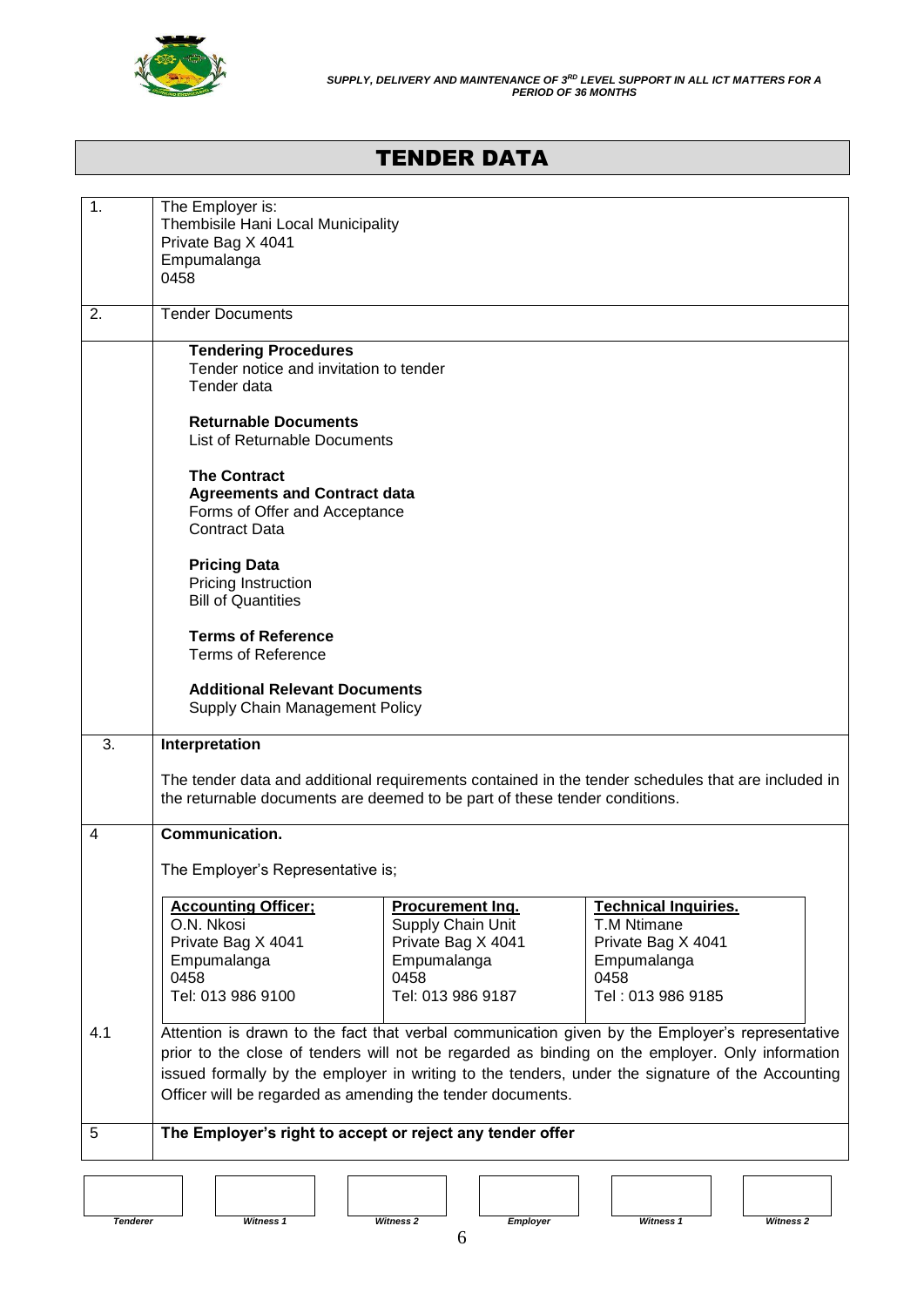

| The employer has the right not to accept the lowest tender and to accept the whole or part of any<br>tender or not to consider any tender not suitably endorsed is fully reserved by the Thembisile Hani<br>Local Municipality.                                                                                                                                                                                                                                                                                                                               |
|---------------------------------------------------------------------------------------------------------------------------------------------------------------------------------------------------------------------------------------------------------------------------------------------------------------------------------------------------------------------------------------------------------------------------------------------------------------------------------------------------------------------------------------------------------------|
| <b>Tenderer Obligations</b>                                                                                                                                                                                                                                                                                                                                                                                                                                                                                                                                   |
| The Council retains the right to call for any additional information that it may deem necessary                                                                                                                                                                                                                                                                                                                                                                                                                                                               |
| If tendering as a Joint Venture, Joint venture must be constituted by means of a comprehensive<br>and fair, written agreement between the members, which sets out their obligations, rights, risks<br>and rewards.<br>Joint venture members should share at least the following aspects of the joint venture activities in a<br>meaningful and equitable manner:<br>1. Control<br>2. Management<br>3. Operations<br>4. Risk<br>5. Profit and Loss                                                                                                             |
| If a Tenderer, or any person employed by him is found to have either directly or indirectly,<br>promised or given to any person in the employment of Council, any commission, gratuity, gift or<br>other consideration, The Council shall have the right to summarily and without recourse to law and<br>without prejudice to any other legal remedy which it may have in regard to any loss and/ or<br>additional costs or expenses, to disqualify the Tender or cancel the Contract without paying any<br>compensation to the aforesaid Tender or Contract. |
| At the request of the Municipal Manager or his authorised representative from furnishing him with<br>additional information, or with a sample or specimen for testing purposes or otherwise, or from<br>giving a demonstration so as to enable the recommendation to the Council's responsible<br>Committee on the award of the contract be formulated,                                                                                                                                                                                                       |
| <b>Proof of warrantee</b>                                                                                                                                                                                                                                                                                                                                                                                                                                                                                                                                     |
| None                                                                                                                                                                                                                                                                                                                                                                                                                                                                                                                                                          |
| <b>Compensation of tendering</b>                                                                                                                                                                                                                                                                                                                                                                                                                                                                                                                              |
| The employer will not compensate the tenderer for any costs incurred in the preparation and<br>submission of a tender offer, including the cost of any testing necessary to demonstrate that<br>aspects of the offer satisfy requirements.                                                                                                                                                                                                                                                                                                                    |
| <b>Check documents</b>                                                                                                                                                                                                                                                                                                                                                                                                                                                                                                                                        |
| The Tenderer should check the tender documents on receipt for completeness and notify the<br>employer of any discrepancy or omission.                                                                                                                                                                                                                                                                                                                                                                                                                         |
| <b>Confidentiality and Copyright of Documents.</b>                                                                                                                                                                                                                                                                                                                                                                                                                                                                                                            |
| Treat as confidential all matters arising in connection with the tender. Use and copy the documents<br>issued by the employer only for the purpose of preparing and submitting a tender offer in response<br>to the invitation                                                                                                                                                                                                                                                                                                                                |
| Witness 1<br>Witness <sub>2</sub><br>Witness 1<br>Witness <sub>2</sub><br><b>Employer</b>                                                                                                                                                                                                                                                                                                                                                                                                                                                                     |
| <b>Tenderer</b>                                                                                                                                                                                                                                                                                                                                                                                                                                                                                                                                               |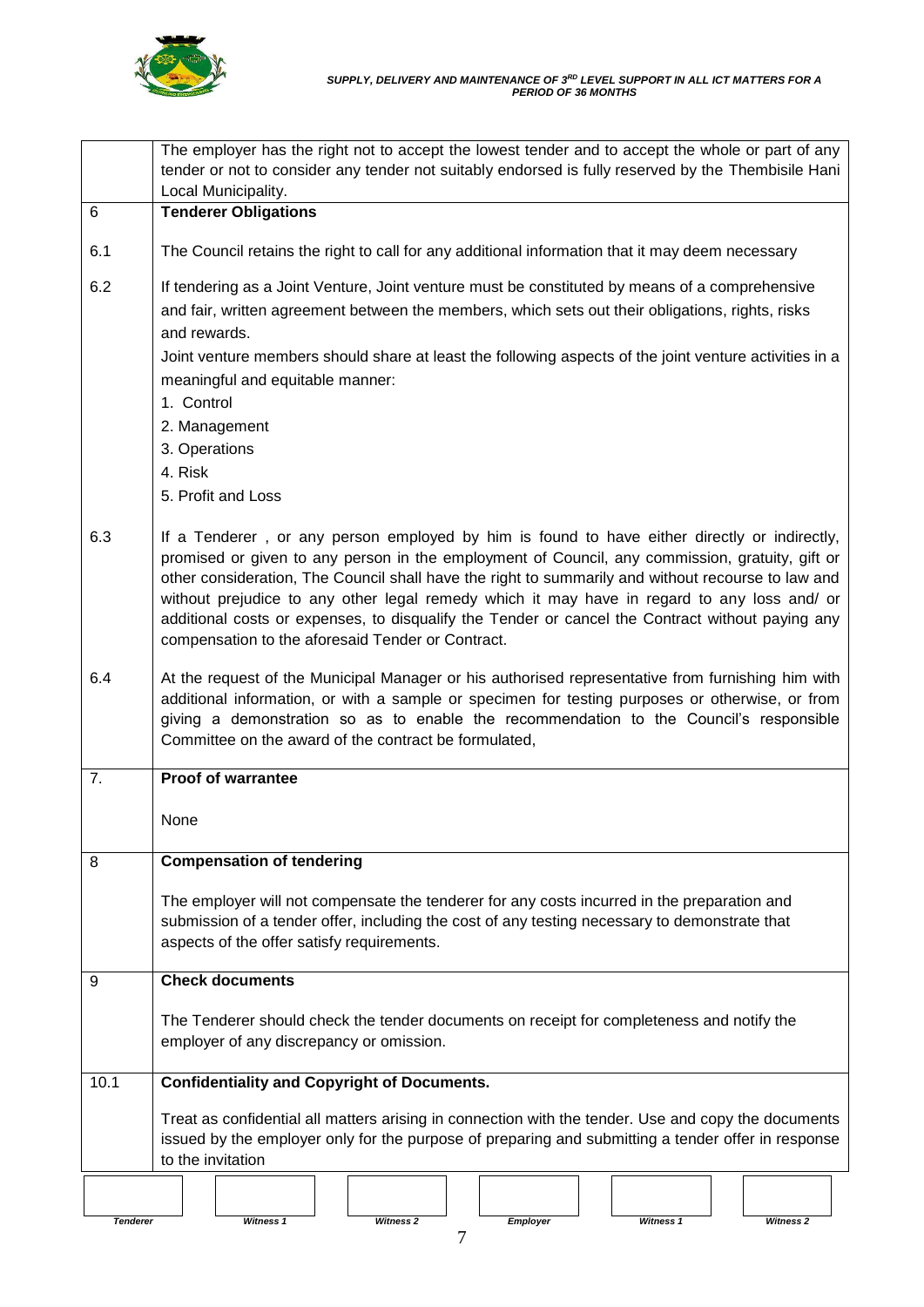

| 10.2 | <b>Clarification Meeting</b>                                                                                                                                                                                                                                     |
|------|------------------------------------------------------------------------------------------------------------------------------------------------------------------------------------------------------------------------------------------------------------------|
|      | Prospective bidders should take note that due to the current COVID-19 pandemic, the<br>municipality must adhere to the Regulations of Disaster Management Act in avoiding<br>gatherings. Therefore, there will be no briefing session and public tender opening. |
| 11   | <b>Submitting tender offer:</b>                                                                                                                                                                                                                                  |
| 11.1 | No Tender document will be considered unless submitted on Council's Official Tender Document.<br>Two copies of the tender documents must be submitted (Original and copy).                                                                                       |
| 11.2 | Return all the returnable documents to the employer after completing them. All tender compliance<br>documents must be bundled at the back of the tender document labelled accordingly.                                                                           |
| 11.3 | The employer's address for delivery of tender offers and identification details to be shown on such<br>tender offer package are:                                                                                                                                 |
|      | Location of tender box:<br><b>Thembisile Hani Local Municipality</b><br>Stand no 24, Corner Police Station Kwaggafontein C,<br><b>Physical address</b><br>$\sim$ 100 $\pm$<br>Empumalanga                                                                        |
|      | Telephonic, telegraphic, telex, facsimile or emailed tenders will not be considered                                                                                                                                                                              |
| 11.4 | All tender received by the Thembisile Hani Local Municipality will remain in the Municipality's<br>possession until after the stipulated closing date and time.                                                                                                  |
| 11.5 | Accept that a tender submitted to the employer cannot be withdrawn or substituted. No substitute                                                                                                                                                                 |
|      | tenders will be considered                                                                                                                                                                                                                                       |
| 12.  | <b>Closing Time:</b>                                                                                                                                                                                                                                             |
| 12.1 | The time and location for opening of the Tender offers are:                                                                                                                                                                                                      |
|      | <b>Closing Time:</b><br>12:00pm<br>14 February 2022<br>Closing Date:<br>Location:<br><b>Thembisile Hani Local Municipality</b><br>Stand No. 24<br><b>Corner Police Station</b><br><b>Kwaggafontein C</b><br>Empumalanga<br>0458                                  |
|      | Prospective bidders should take note that due to the COVID-19 pandemic, the Municipality<br>must adhere to the Regulations of Disaster Management Act in avoiding<br>gatherings.<br>Therefore, there will be no briefing session and public tender opening.      |
|      |                                                                                                                                                                                                                                                                  |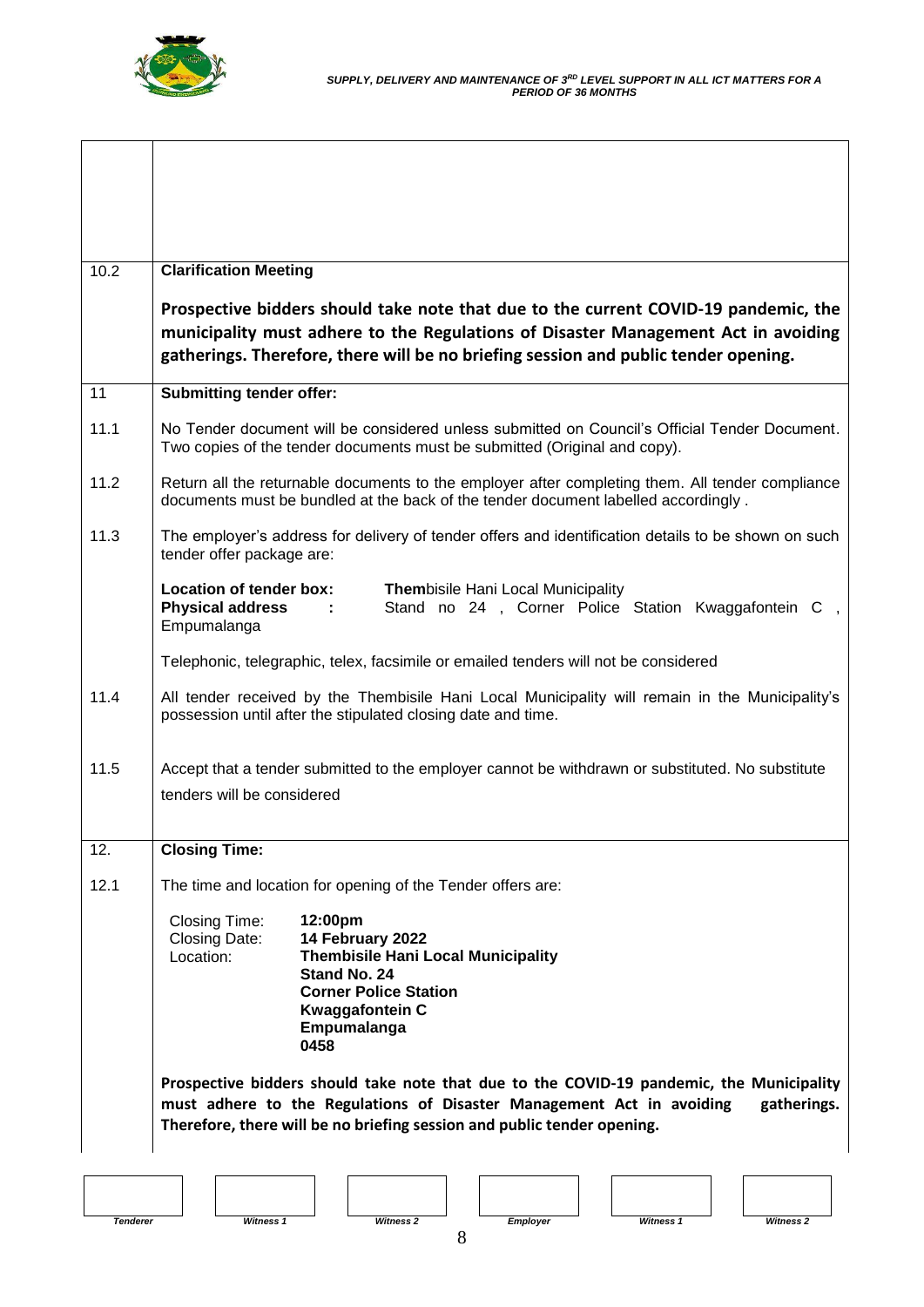

| 12.2 | After the opening of the tender proposals, no information relating to the clarification, determination                                                                                               |
|------|------------------------------------------------------------------------------------------------------------------------------------------------------------------------------------------------------|
|      | of responsiveness, evaluation and comparison of tender proposals and recommendations                                                                                                                 |
|      | concerning the award of the tender shall be disclosed to any other tenderer or persons not                                                                                                           |
|      | concerned with such process until the award of the Tender has been announced by the THLM.                                                                                                            |
|      |                                                                                                                                                                                                      |
| 13.  | <b>Pricing the tender</b>                                                                                                                                                                            |
|      |                                                                                                                                                                                                      |
|      | State the rates and prices in Rand                                                                                                                                                                   |
|      | NB: Should prices be affected by exchange rates and price fluctuations, bidders should<br>take forward cover and this be incorporated in the price tendered.                                         |
| 14.  | Alterations to the tender documents.                                                                                                                                                                 |
|      | No alterations may be made to the tender document issued by the employer.                                                                                                                            |
|      | Proposals and any other supporting documents must be attached to the back of this tender<br>document                                                                                                 |
| 15   | Alternative tender offer.                                                                                                                                                                            |
|      | No alternative tender offers will be considered or accepted                                                                                                                                          |
|      | Alternative offers may be submitted only if a main tender offer, strictly in accordance with all the<br>requirements of the tender document is also submitted. The alternative tender offer is to be |
|      | submitted with the main tender offer together with a schedule that compares the requirements of                                                                                                      |
|      | the tender document with the alternative requirements the tenderer proposes.                                                                                                                         |
|      |                                                                                                                                                                                                      |
|      |                                                                                                                                                                                                      |
| 16   | <b>Tender offer validity</b>                                                                                                                                                                         |
|      | The Tender offer validity period is 120 days from the closing date.                                                                                                                                  |
|      |                                                                                                                                                                                                      |
| 17   | <b>Tender clarification after submission</b>                                                                                                                                                         |
|      | A tender may be regarded as non-responsive if the tenderer fails to provide clarification requested                                                                                                  |
|      | by the employer within the time for submission stated in the employer's written request.                                                                                                             |
|      |                                                                                                                                                                                                      |
| 18   | <b>Tender evaluation points</b>                                                                                                                                                                      |
|      |                                                                                                                                                                                                      |
| 18.1 | The value of this bid is estimated not to exceed R50 000 000 (all applicable taxes included) and                                                                                                     |
|      | therefore the 80/20 system shall be applicable.                                                                                                                                                      |
| 18.2 | Preference points for this bid shall be awarded for:                                                                                                                                                 |
|      | (a)<br>Price; and<br>(b)<br><b>B-BBEE Status Level of Contribution.</b>                                                                                                                              |
|      |                                                                                                                                                                                                      |
| 18.3 | The maximum points for this bid are allocated as follows:                                                                                                                                            |
|      | <b>POINTS</b>                                                                                                                                                                                        |
|      | <b>PRICE</b><br>80                                                                                                                                                                                   |
|      |                                                                                                                                                                                                      |
|      |                                                                                                                                                                                                      |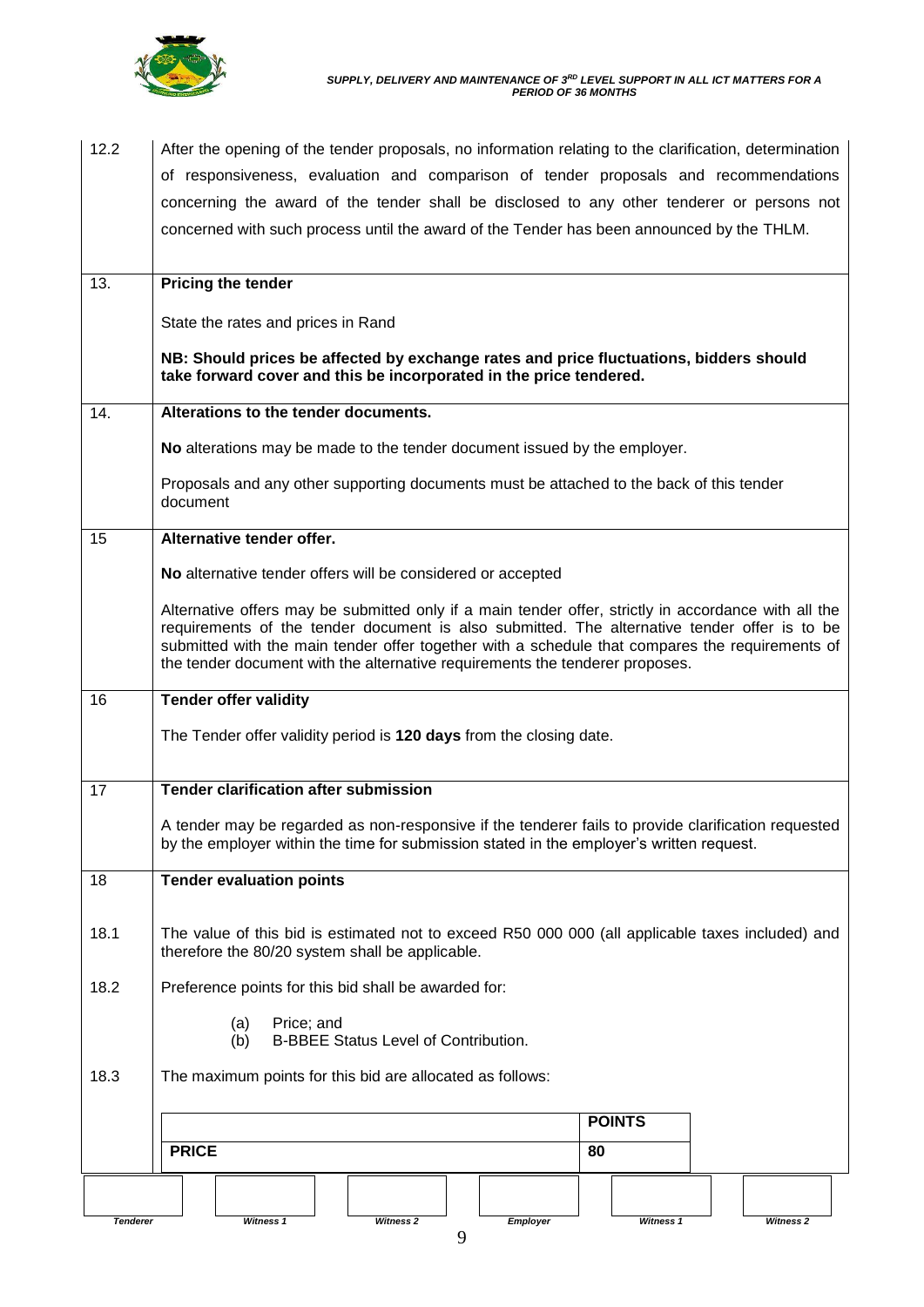

|                 | <b>B-BBEE STATUS LEVEL OF CONTRIBUTION</b>                                                                                                                                                                                                                                                                                            | 20        |                      |
|-----------------|---------------------------------------------------------------------------------------------------------------------------------------------------------------------------------------------------------------------------------------------------------------------------------------------------------------------------------------|-----------|----------------------|
|                 | Total points for Price and B-BBEE must not exceed                                                                                                                                                                                                                                                                                     | 100       |                      |
|                 |                                                                                                                                                                                                                                                                                                                                       |           |                      |
| 19.             | <b>Evaluation of Tenders</b>                                                                                                                                                                                                                                                                                                          |           |                      |
|                 | The Tenderers notice is drawn to the fact that the evaluation, adjudication and awarding of this                                                                                                                                                                                                                                      |           |                      |
|                 | tender will be in terms of the Supply Chain Management Policy of the THLM.                                                                                                                                                                                                                                                            |           |                      |
| 19.1            | The following steps will be followed in evaluation;                                                                                                                                                                                                                                                                                   |           |                      |
|                 | 1. Determination of whether or not tender offers are complete.<br>2. Determination of whether or not tender offers are responsive.<br>Determination of the reasonableness of tender offers.<br>3.<br>Confirmation of the eligibility of preferential points claimed by tenderers.<br>4.<br>5. Awarding of points for financial offer. |           |                      |
|                 | Ranking of tenderers according to the total points<br>6.<br>Performance of risk analysis by checking the credit record of the tenderers<br>7.                                                                                                                                                                                         |           |                      |
| 19.2            | <b>Evaluation Criteria</b>                                                                                                                                                                                                                                                                                                            |           |                      |
|                 | The procedure for the evaluation of responsive Bids will be on the average of the previous three                                                                                                                                                                                                                                      |           |                      |
|                 | projects where the firm was involved                                                                                                                                                                                                                                                                                                  |           |                      |
|                 | The tenders shall be considered for further evaluation when they score a minimum of 56 points out                                                                                                                                                                                                                                     |           |                      |
|                 | the maximum 74 points allocated.                                                                                                                                                                                                                                                                                                      |           |                      |
|                 | <b>Summary of Functionality</b>                                                                                                                                                                                                                                                                                                       |           |                      |
|                 | <b>Team Profile</b>                                                                                                                                                                                                                                                                                                                   | 39        |                      |
|                 | <b>Experience of Company</b>                                                                                                                                                                                                                                                                                                          | 25        |                      |
|                 | Plant                                                                                                                                                                                                                                                                                                                                 | 10        |                      |
|                 | <b>Total</b>                                                                                                                                                                                                                                                                                                                          | 74        |                      |
|                 |                                                                                                                                                                                                                                                                                                                                       |           |                      |
|                 | Tenders are adjudicated in terms of THLM Supply Chain Management Policy, and the following<br>framework is provided as a guideline in this regard.                                                                                                                                                                                    |           |                      |
| 19.3.1          | <b>Technical adjudication and General Criteria</b>                                                                                                                                                                                                                                                                                    |           |                      |
|                 |                                                                                                                                                                                                                                                                                                                                       |           |                      |
| <b>Tenderer</b> | Witness 1<br>Witness <sub>2</sub><br><b>Employer</b><br>10                                                                                                                                                                                                                                                                            | Witness 1 | Witness <sub>2</sub> |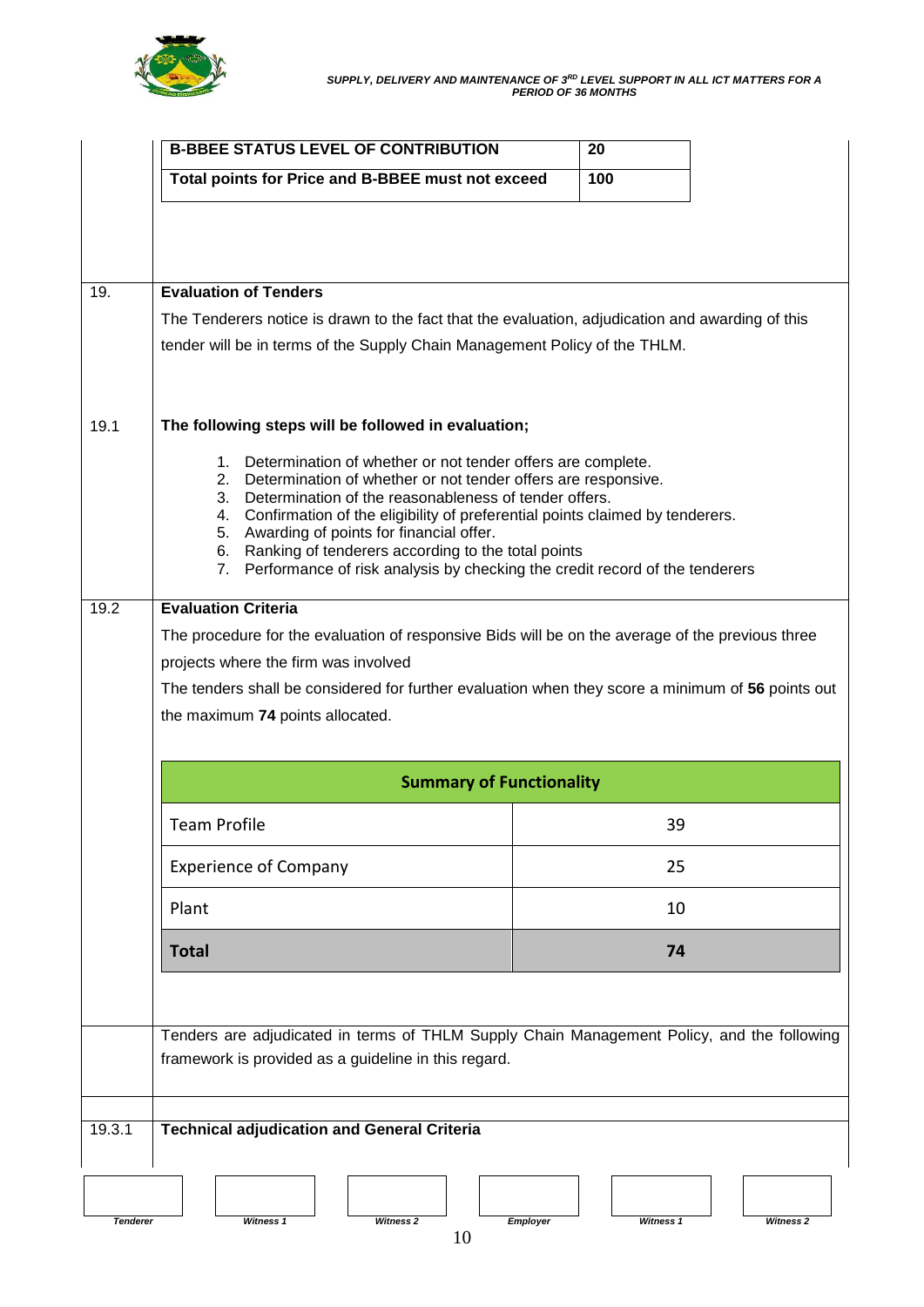

|        | Tenders will be adjudicated in terms of inter alia:<br>٠                                                                                                                                 |
|--------|------------------------------------------------------------------------------------------------------------------------------------------------------------------------------------------|
|        | Compliance with Tender conditions<br>٠                                                                                                                                                   |
|        | <b>Technical specifications</b><br>п                                                                                                                                                     |
|        | If the Tenderer does not comply with the Tender Conditions, the Tenderer may be rejected. If                                                                                             |
|        | technical specifications are not met, the Tender may also be rejected.                                                                                                                   |
|        |                                                                                                                                                                                          |
|        | With regard to the above, certain actions or errors are unacceptable and warrants                                                                                                        |
|        | <b>REJECTION OF THE TENDER, for example</b>                                                                                                                                              |
|        | Pages to be completed, removed from the Tender document, and have therefore not                                                                                                          |
|        | been submitted.                                                                                                                                                                          |
|        | If tender document is not fully completed as required and as stipulated in the tender data.                                                                                              |
|        | If any tender document is tempered with or it is unbinded or unbundled.                                                                                                                  |
|        | Failure to complete the schedule of quantities as required – only lump sums provided.<br>٠                                                                                               |
|        | Scratching out without initialling next to the amended rates or information.<br>٠                                                                                                        |
|        | Writing over / painting out rates / the use of tippex or any erasable ink, e.g. pencil.                                                                                                  |
|        | Failure to attend compulsory site inspections<br>٠                                                                                                                                       |
|        | The Tender has not been properly signed by a party having the authority to do so,<br>٠<br>according to the Form D - "Authority for Signatory"                                            |
|        |                                                                                                                                                                                          |
|        | A Resolution by a Board of Directors of the Company authorizing the Tenderer to sign the<br>٠                                                                                            |
|        | Tender document on behalf of the Company. No authority for signatory submitted.                                                                                                          |
|        | Particulars required in respect of the Tender have not been provided - non-compliance of                                                                                                 |
|        | Tender requirements and/or specifications.<br>٠                                                                                                                                          |
|        | The Tenderer's attempts to influence, or has in fact influenced the evaluation and/or                                                                                                    |
|        | awarding of the contract.                                                                                                                                                                |
|        | The Tender has been submitted after the relevant closing date and time<br>Failure to complete and sign Form C1.1 Form of Offer and Acceptance<br>٠                                       |
|        | If any municipal rates and taxes or municipal service charges owed by that Tenderder or                                                                                                  |
|        | any of its directors to the municipality, or to any other municipality or municipal entity, are                                                                                          |
|        | in arrears for more than three months.                                                                                                                                                   |
|        |                                                                                                                                                                                          |
|        | If any Tenderer who during the last five years has failed to perform satisfactorily on a<br>previous contract with the municipality or any other organ of state after written notice was |
|        | given to that Tenderder that performance was unsatisfactory.                                                                                                                             |
|        |                                                                                                                                                                                          |
| 19.3.2 | Size of enterprise and current workload                                                                                                                                                  |
|        | Evaluation of the Tenderer's position in terms of:                                                                                                                                       |
|        | Previous and expected current annual turnover<br>٠                                                                                                                                       |
|        | Current contractual obligations<br>٠<br>Capacity to execute the contract                                                                                                                 |
|        |                                                                                                                                                                                          |
| 19.3.3 | <b>Staffing profile</b>                                                                                                                                                                  |
|        | Evaluation of the Tenderer's position in terms of:                                                                                                                                       |
|        |                                                                                                                                                                                          |
|        | Staff available for this contract being Tendered for                                                                                                                                     |
|        | Qualifications and experience of key staff to be utilised on this contract.                                                                                                              |
| 19.3.4 | <b>Proposed Key Personnel</b>                                                                                                                                                            |
|        |                                                                                                                                                                                          |
|        |                                                                                                                                                                                          |





11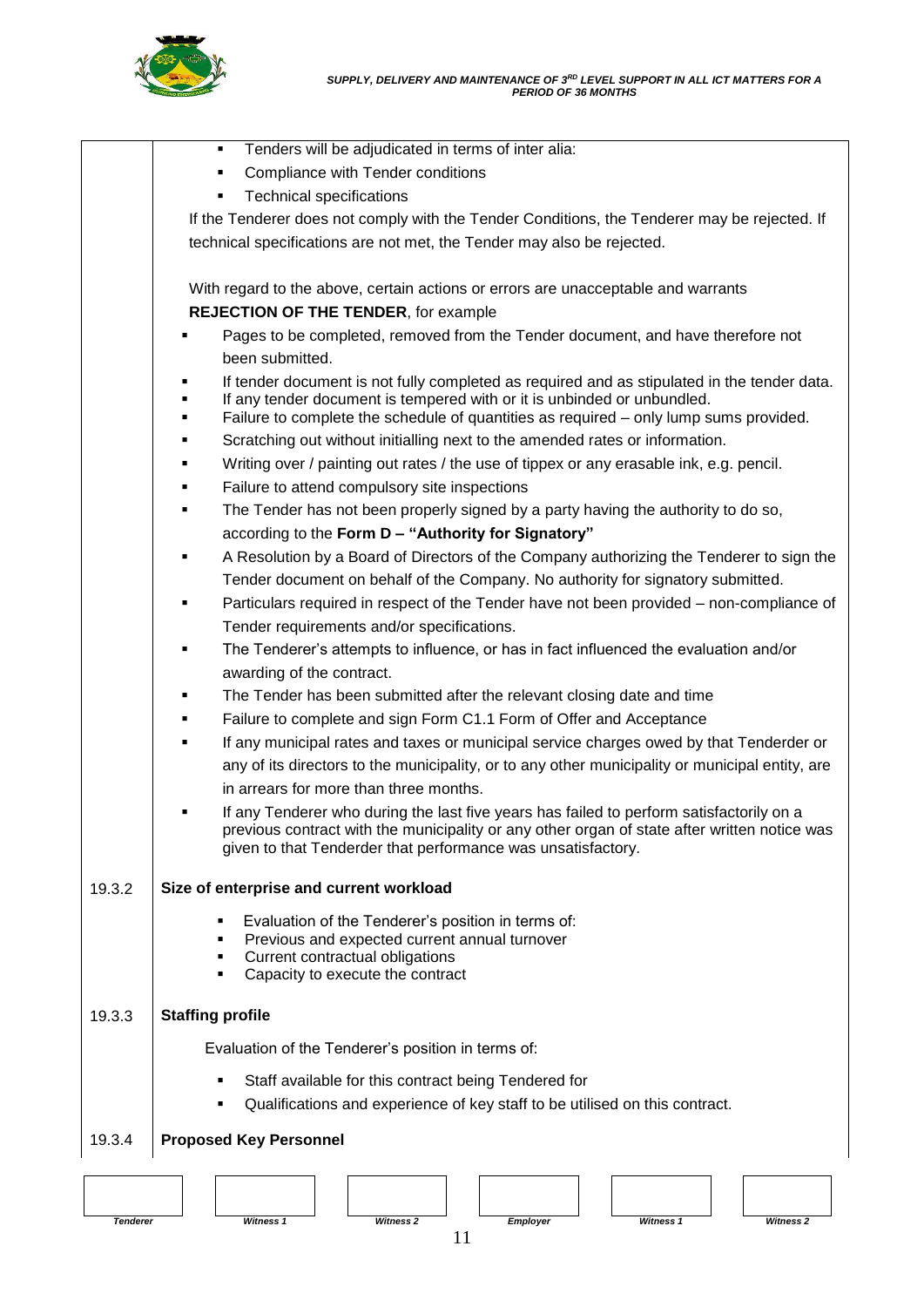

In this part of the tender, the Tenderer shall also supply Curriculum Vitae (CVs) for the Staff available named and working on full time basis for the Tenderer. The CVs should follow the normal Professional Format as used by Professional Service Providers.

Each CV should give at least the following:

- o Position in the firm and within the organisation of this assignment
- o PDI status (describing population group, gender and disabilities)
- o Educational qualifications
- o Professional Registrations
- o Relevant experience (actual duties performed, involvement and responsibility), including locations, dates and durations of assignments, starting with the latest.
- o Language proficiency and
- o References (company name, individual name, position held, contact details)

Much importance will be placed on the experience of the staff proposed. The Tender must ensure that, if selected, the nominated staff will be assigned as proposed. Failure to do so may result in the annulment of any acceptance of the Tenders' proposal and/ or Agreement entered into by the Client for the execution of the services

#### 19.3.5 **Previous experience**

The procedure for the evaluation of responsive Bids will be on the average of the **previous three projects** where the firm was involved

The tenderer shall list in the appropriate Forms the appropriate related projects undertaken by the member firms of the tenderer within the last five (5) years.

Evaluation of the Tenderer's position in terms of his previous experience. Emphasis will be placed on the following:

- Experience in the relevant technical field
- Experience of contracts of similar size
- Some or all of the references will be contacted to obtain their input**.**
- 19.3.6 The tenderer shall provide documentation of company experience of each member of the Consortium/Joint Venture related projects.

#### 19.3.7 **Financial ability to execute the contract:**

Evaluation of the Tenderer's financial ability to execute the contract. Emphasis will be placed on the following:

- Proof of warrantee
- Contact the Tender's bank manager to assess the Tenderer's financial ability to

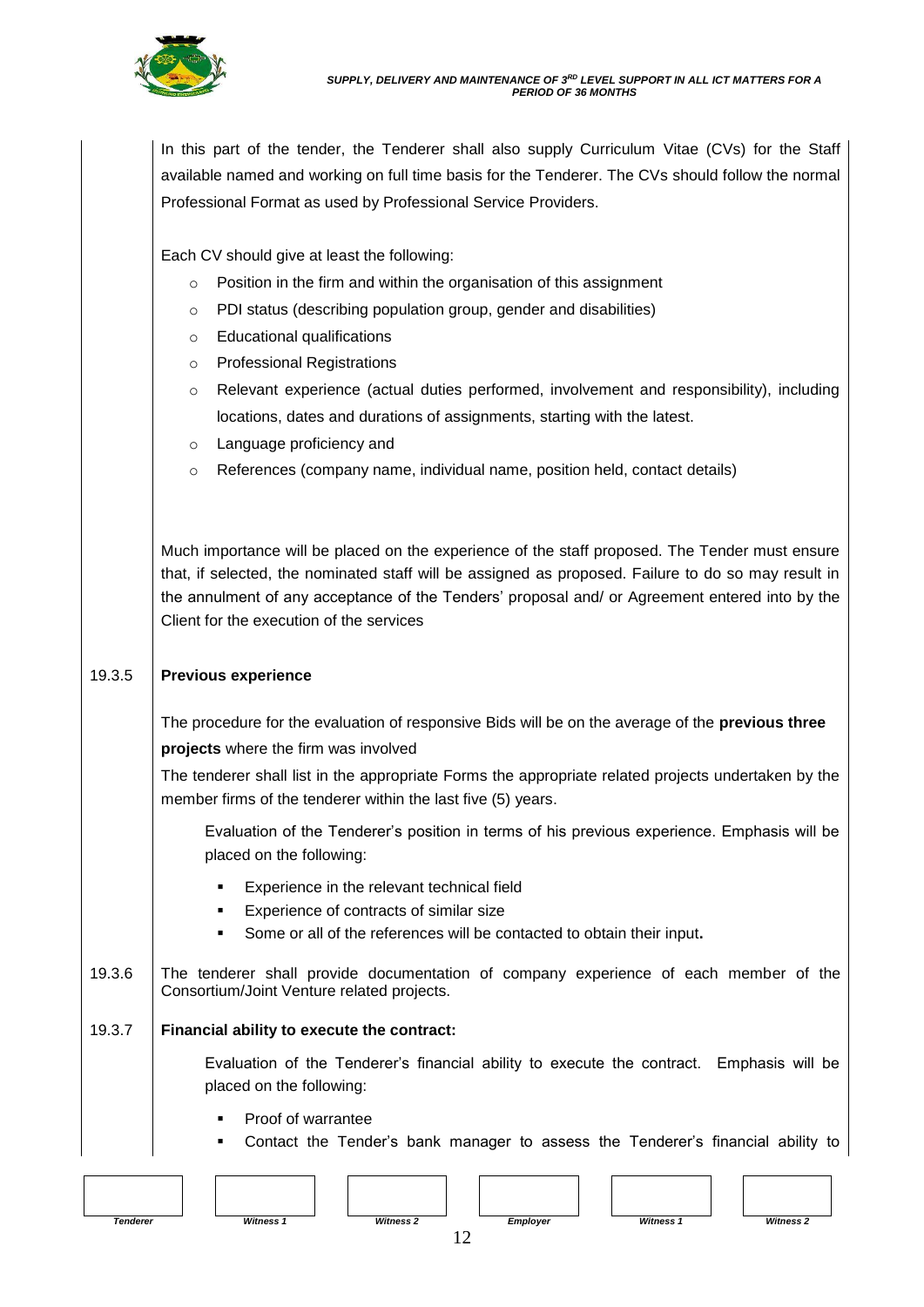

|         | execute the contract and the Tenderer hereby grants his consent for this purpose.                                                                                                                                                                                                                                                                                       |
|---------|-------------------------------------------------------------------------------------------------------------------------------------------------------------------------------------------------------------------------------------------------------------------------------------------------------------------------------------------------------------------------|
| 19.3.8  | <b>Good standing with SA Revenue Services</b>                                                                                                                                                                                                                                                                                                                           |
|         | Determine whether an original valid tax clearance certificate has been submitted.<br>٠<br>The Tenderer must attach a valid SARS tax verification PIN<br>٠                                                                                                                                                                                                               |
| 19.3.9  | If the Tender does not meet the requirements contained in the THLM Procurement Policy, and the<br>mentioned framework, it will be rejected by the Council, and may not subsequently be made<br>acceptable by correction or withdrawal of the non-conforming deviation or reservation                                                                                    |
| 19.3.10 | <b>Penalties</b>                                                                                                                                                                                                                                                                                                                                                        |
|         | The Thembisile Hani Local Municipality will if upon investigation it is found that a preference<br>in terms of the Act and these regulations has been obtained on a fraudulent basis, or any<br>specified goals are not attained in the performance of the contract, on discretion of the<br>Municipal Manager, one or more of the following penalties will be imposed: |
|         | Cancel the contract and recover all losses or damages incurred or sustained from the<br>٠<br>Tenderer.                                                                                                                                                                                                                                                                  |
|         | Impose a financial penalty at the discretion of Council<br>٠                                                                                                                                                                                                                                                                                                            |
|         | Restrict the contractor, its shareholders and directors on obtaining any business from<br>٠<br>the Thembisile Hani Local Municipality for a period of 5 years                                                                                                                                                                                                           |
| 20      | The additional conditions of Tender are:                                                                                                                                                                                                                                                                                                                                |
|         | 1 Thembisile Hani Local Municipality may also request that the Tenderer provide written evidence<br>that his financial, labour and resources are adequate for carrying out the project.                                                                                                                                                                                 |
|         | 2 The Thembisile Hani Local Municipality reserves the right to appoint a firm of chartered<br>accountants and auditors and / or execute any other financial investigations on the financial<br>resources of any Tenderer. The Tenderer shall provide all reasonable assistance in such<br>investigations.                                                               |

## **FORM EVALUATION SCHEDULE: TENDER COMPLIANCE**

### **Tender Compliance by the Contracting Firm**

It must be noted that a total of **55 points** must be obtained by the Contracting Firm in relation to the requirements as mentioned on the table below failure which a tender shall be automatically eliminated from any further evaluation.

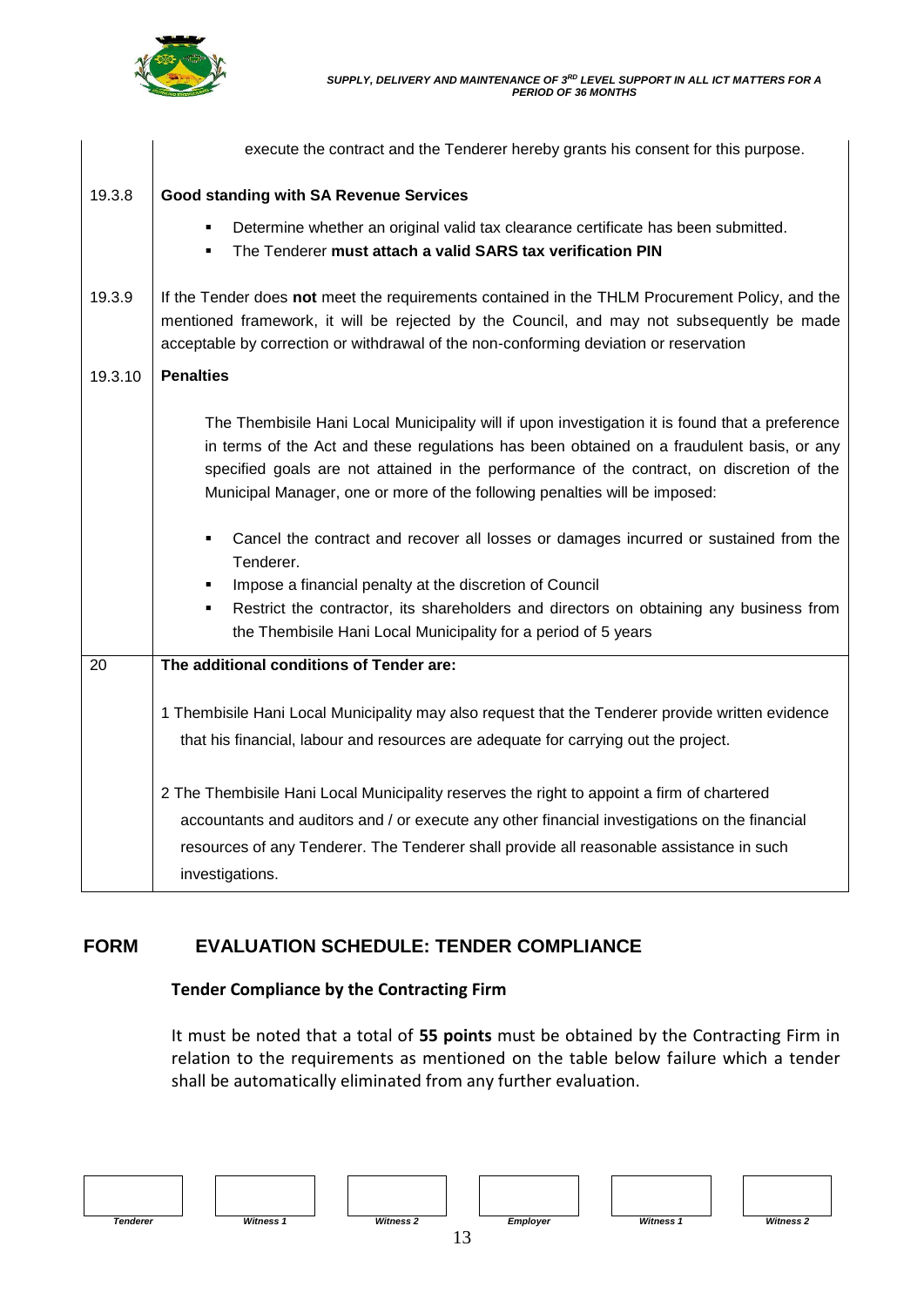

| <b>Evaluation Criteria</b>                          | <b>Evaluation Criteria</b>                                                                                                                                                       | <b>Elimination</b><br>Factor | <b>Points</b><br>obtainable | <b>Points</b><br><b>Claimed</b> |
|-----------------------------------------------------|----------------------------------------------------------------------------------------------------------------------------------------------------------------------------------|------------------------------|-----------------------------|---------------------------------|
| Delegation of Authority<br>(Note 01)                | Delegation of Authority for<br>authorised Signatory signed by<br>Senior Directors and/or<br>Shareholders nominating the<br>representative of the project must<br>be attached.    | Yes                          | 5                           |                                 |
| Completing tender<br>document<br>(Note 02)          | Must initial every page in the<br>tender document, signing and<br>filling the tender document in full.                                                                           | Yes                          | 5                           |                                 |
| Company registration<br>(Note 03)                   | Proof of Company Registration<br>with Company Intellectual Property<br>Registration Office (CIPRO) and<br>proof of shareholding.                                                 | Yes                          | 5                           |                                 |
| Tax verification PIN<br>(Note 04)                   | Proof of tax registration and<br>Compliance with South African<br>Revenue Service (SARS Tax PIN)                                                                                 | Yes                          | 5                           |                                 |
| <b>COIDA Certificate</b><br>(Note 05)               | Proof of valid letter of good<br>standing with the Compensation<br>Commissioner must be attached.                                                                                | Yes                          | 5                           |                                 |
| UIF certificate<br>(Note 06)                        | Proof of valid registration and<br>compliance with the UIF must be<br>attached.                                                                                                  | Yes                          | 5                           |                                 |
| <b>Municipal Account</b><br>(Note 07)               | A statement of municipal account<br>of the company or directors must<br>be attached.                                                                                             | Yes                          | 5                           |                                 |
| <b>Bank Confirmation Letter</b><br>(Note 08)        | Proof in the form of a bank<br>stamped letter from the bank not<br>older than three (3) months<br>confirming the bank account and<br>details of the company must be<br>attached. | Yes                          | 5                           |                                 |
| <b>CSD Report</b><br>(Note 09)                      | A copy of the CSD summary report<br>of the company which is not older<br>than one (01) month must be<br>attached.                                                                | Yes                          | 5                           |                                 |
| <b>Audited Financial</b><br>Statements<br>(Note 10) | Proof of audited financial<br>statements with audit report must<br>be attached.                                                                                                  | Yes                          | 5                           |                                 |
| <b>SITA</b><br>(Note 11)                            | Proof of registration with the State<br><b>Information Technology Agency</b><br>(SITA) must be Attached.                                                                         | Yes                          | 5                           |                                 |
|                                                     |                                                                                                                                                                                  |                              | <b>Total 55 points</b>      |                                 |

## **Note 01: Delegation of Authority**





14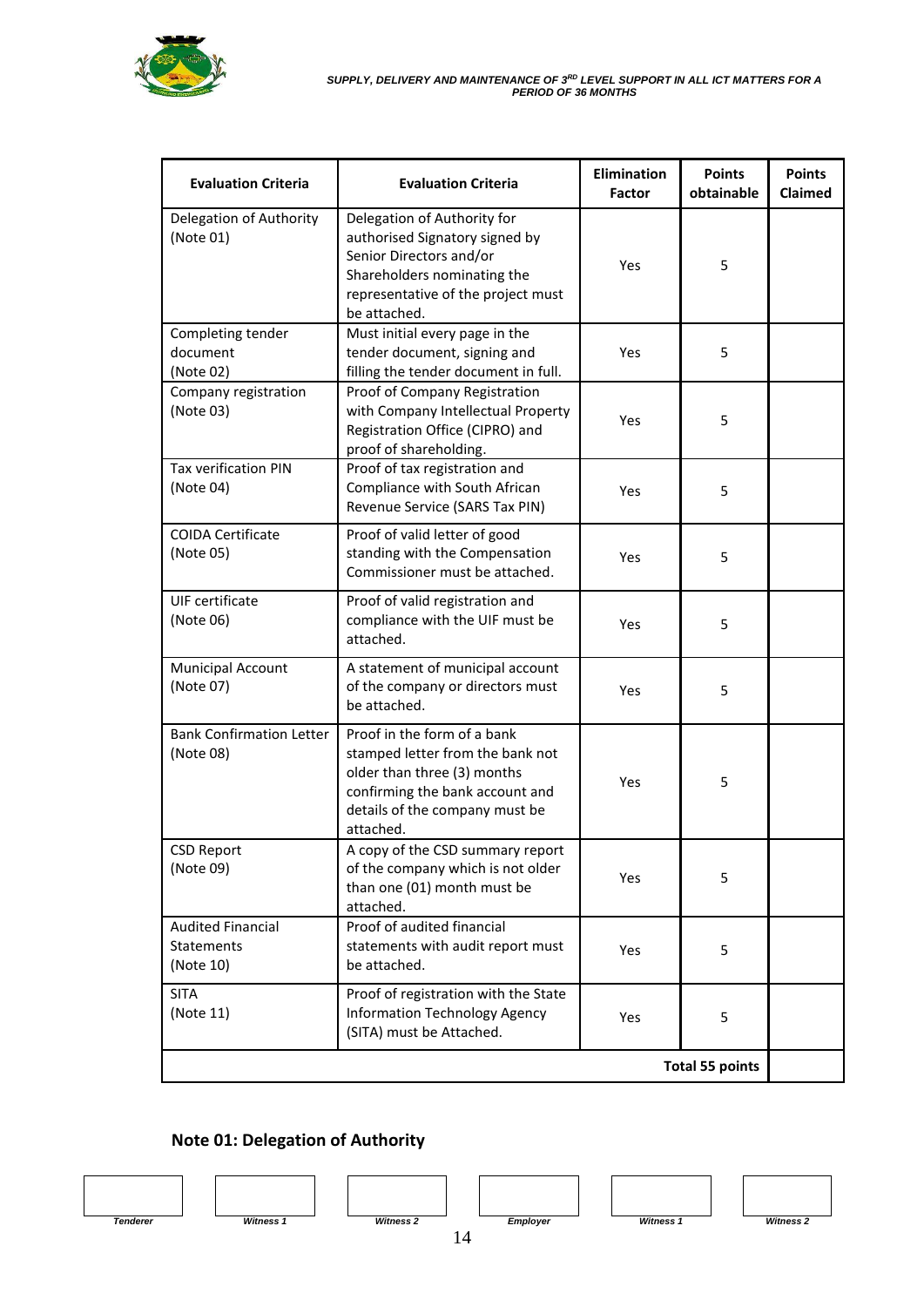

In case of a Company, a delegation of authority letter signed by the firm's Board of Directors nominating a Team Leader as a delegated and authorised signatory must be attached. In case of a Closed Corporation, a delegation of Authority letter signed by the firm's majority shareholders nominating a Team Leader as a delegated and authorised signatory must be attached. Failure to attach the letter shall warrant an automatic elimination of tender from any further evaluation.

### **Note 02: Completing the tender document**

As stipulated in the tender rules or in addition thereto, a tender document shall be completed in full with all the provided spaces signed, every page initialled accordingly and required documentation attached. The usage of correction fluid (e.g Tippex) is strictly prohibited. Failure to complete the document in full shall warrant an automatic elimination of tender from any further evaluation.

#### **Note 03: Company registration**

Proof of company registration in the form of a copy from the Company Intellectual Property Registration Office (CIPRO) shall be attached including a copy of the certificate of proof of shareholding. Failure to attach the company registration documents and certificate of shareholding shall warrant an automatic elimination of tender from any further evaluation.

#### **Note 04: South African Revenue Services Tax verification PIN**

Proof of SARS registration in compliance with relevant tax legislation in the form of a valid tax verification PIN certificate shall be attached. Failure to attach the SARS tax PIN shall warrant an automatic elimination of tender from any further evaluation.

### **Note 05: The Compensation for Occupational Injuries and Diseases Act**

Proof of registration/letter to tender in compliance with the Compensation for Occupational Injuries and Diseases Act, No. 130 of 1993 must be attached in the form of a valid Letter of Good Standing (COIDA) issued by the Department of Labour. The attached certificate/letter must be valid at the time of closing of tenders. Failure to attach the certificate shall warrant an automatic elimination of tender from any further evaluation.

#### **Note 06: Unemployment Insurance Fund**

Proof of registration and compliance with the Unemployment Insurance Fund in terms of the UIF Contribution Act No.4 of 2002 issued by the Department of Labour must be attached. The certificate must be valid at the time of closing of the tender. Failure to attach the certificate shall warrant an automatic elimination of tender from any further evaluation.

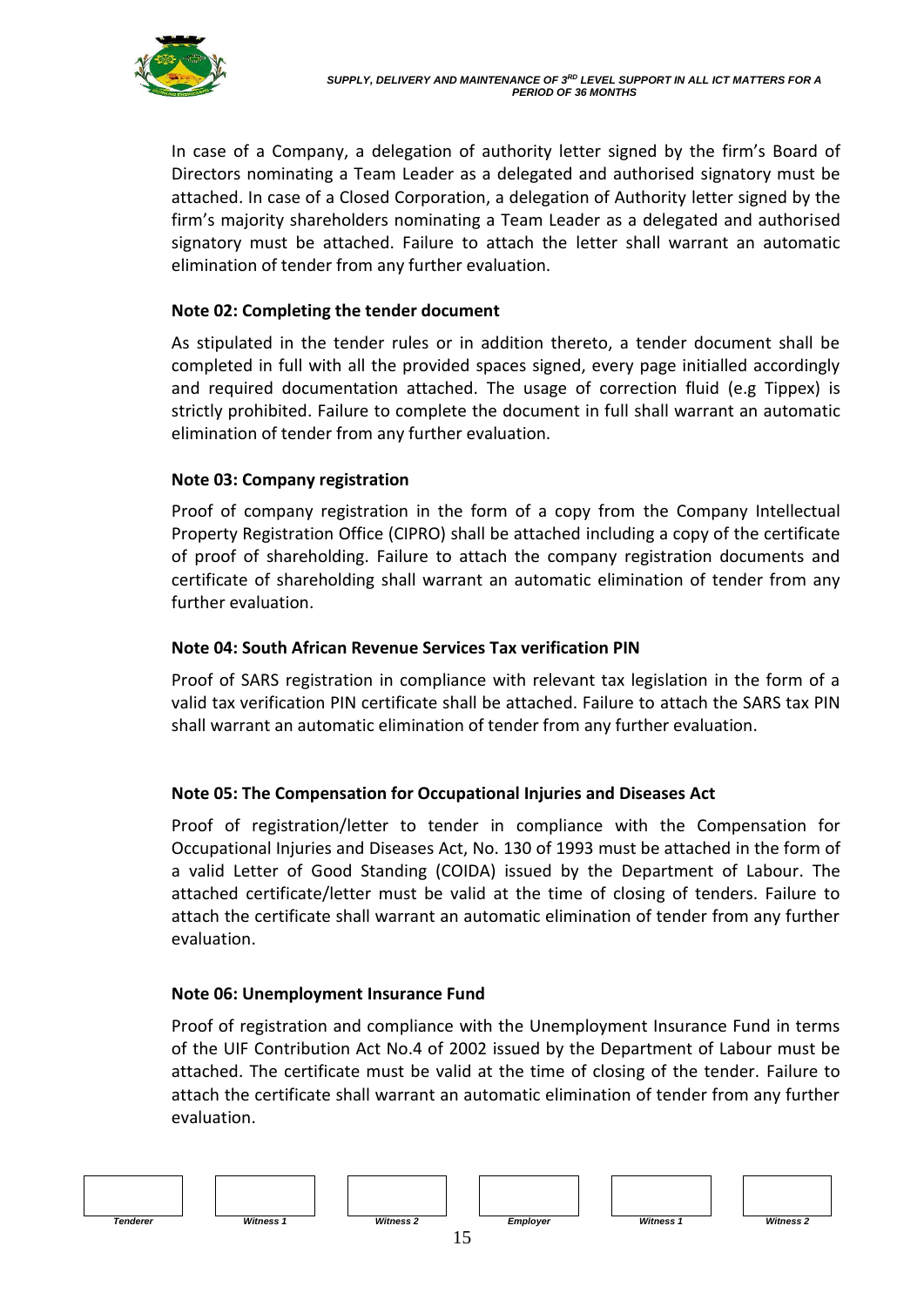

#### **Note 07: Municipal Account**

Attach an original or copy of a municipal utility account which must not be in arrears for more than 90 days of any of the registered Director(s) or Company. Alternatively, attach a copy of the lease agreement along with the utility account of the Landlord, whereby the company is leasing the property it is operating from. Failure to attach the utility account shall warrant an automatic elimination of the tender from any further evaluation.

#### **Note 08: Bank Confirmation Letter**

Attach a proof in the form bank stamped letter from the bank not older than three (3) months confirming the bank account and details. Failure to attach the proof of banking details without a stamp from the bank shall warrant an automatic elimination of tender from any further evaluation.

#### **Note 09: CSD Report**

Attach a copy of CSD summary report of the company which is not older than one (01) month. Failure to attach the CSD summary report shall warrant an automatic elimination of tender from any further evaluation.

#### **Note 10: Audited Financial Statements**

Attach proof of three year audited financial statements together with the audit report. Failure to attach the certificate shall warrant an automatic elimination of tender from any further evaluation

#### **Note 11: State Information Technology Agency**

Proof of registration with the State Information Technology Agency (SITA) must be attached (Confirmation letter or appointment). Failure to attach the certification/ letter shall warrant an automatic elimination of tender from any further evaluation.

*The undersigned, who warrants that he / she is duly authorised to do so on behalf of the enterprise, confirms that the contents of this schedule are within my personal knowledge and are to the best of my belief both true and correct.*

Person Authorised to sign Tender:

FULL NAME: ……………………………………………………………………………………………………………………

|  | -AIGNA |  |
|--|--------|--|
|--|--------|--|

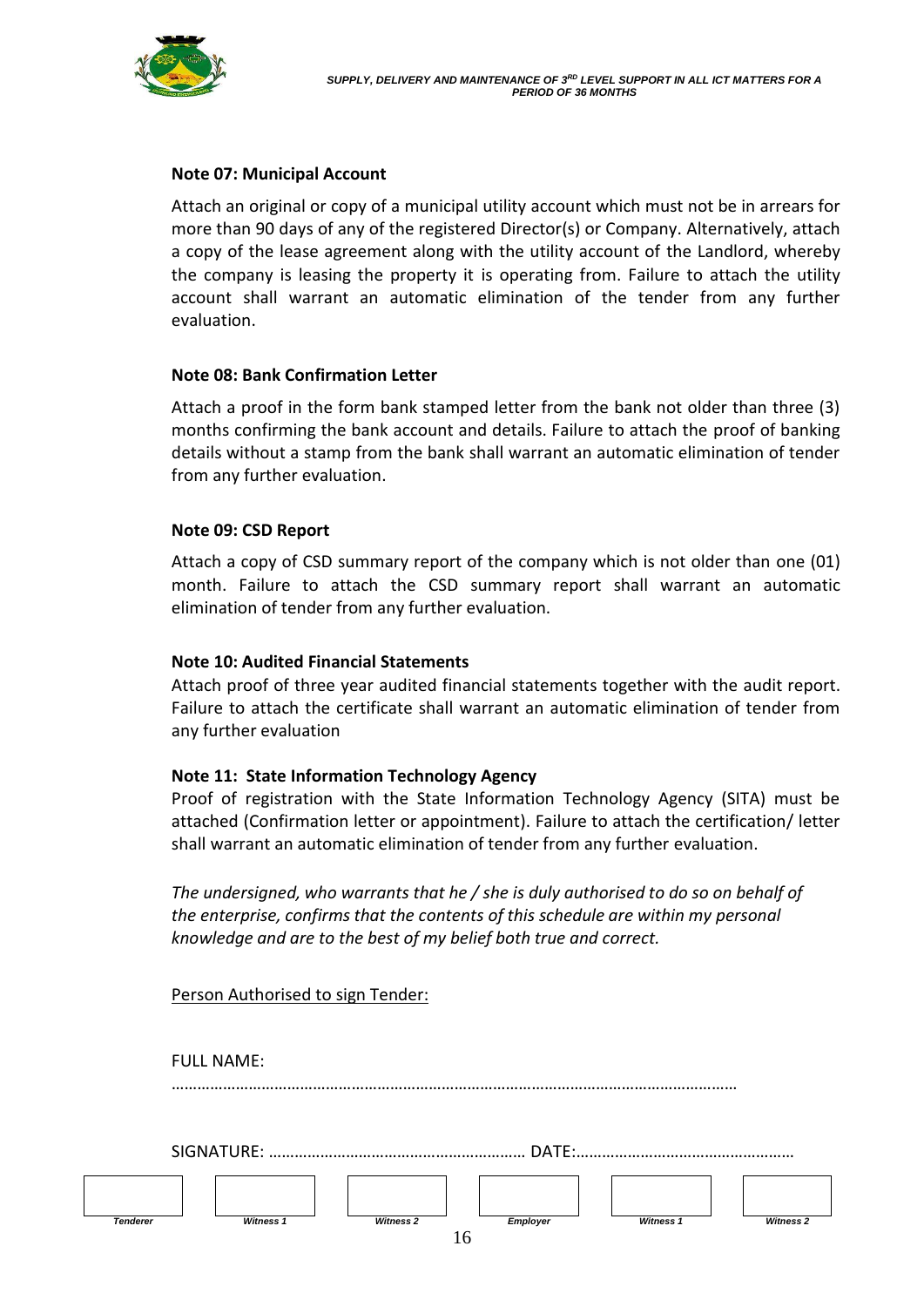

#### **FORM EVALUATION SCHEDULE: PERSONNEL AND PREVIOUS RELATED WORK EXPERIENCE**

The Firm's tender responsiveness in relation to points is therefore summarized as follows:

|                              | <b>Summary of Functionality</b> |
|------------------------------|---------------------------------|
| Team profile and technicians | 39                              |
| <b>Experience of company</b> | 25                              |
| Plant                        | 10                              |
| <b>Total</b>                 | 74                              |

## **A firm must obtain a minimum of 56 points out of the 74 points above to be considered for price and B-BBEE evaluation.**

| <b>Team Leader:</b>              | (Maximum Points obtainable 15)                |                                     |                             |                          |
|----------------------------------|-----------------------------------------------|-------------------------------------|-----------------------------|--------------------------|
| <b>Evaluation Criteria</b>       | <b>Minimum Required</b>                       | <b>Elimination</b><br><b>Factor</b> | <b>Points</b><br>obtainable | <b>Points</b><br>Claimed |
|                                  | Diploma in ICT or equivalent                  | No                                  | 3                           |                          |
| Certifications                   | Degree in ICT or equivalent                   | No                                  | 6                           |                          |
| Sub-total                        |                                               |                                     | 6                           |                          |
|                                  | Experience of team leader in similar projects | <b>Elimination</b><br><b>Factor</b> |                             |                          |
|                                  |                                               |                                     |                             |                          |
| Involvement<br>in<br>Information | 1 - 3 Years                                   | <b>No</b>                           | $\overline{2}$              |                          |
| Technology<br>projects           | 4 - 7 Years                                   | <b>No</b>                           | $\overline{4}$              |                          |
| (Note 01)                        | 8 Years and above                             | <b>No</b>                           | 9                           |                          |
| Sub-total                        |                                               |                                     | 9                           |                          |
|                                  |                                               |                                     |                             |                          |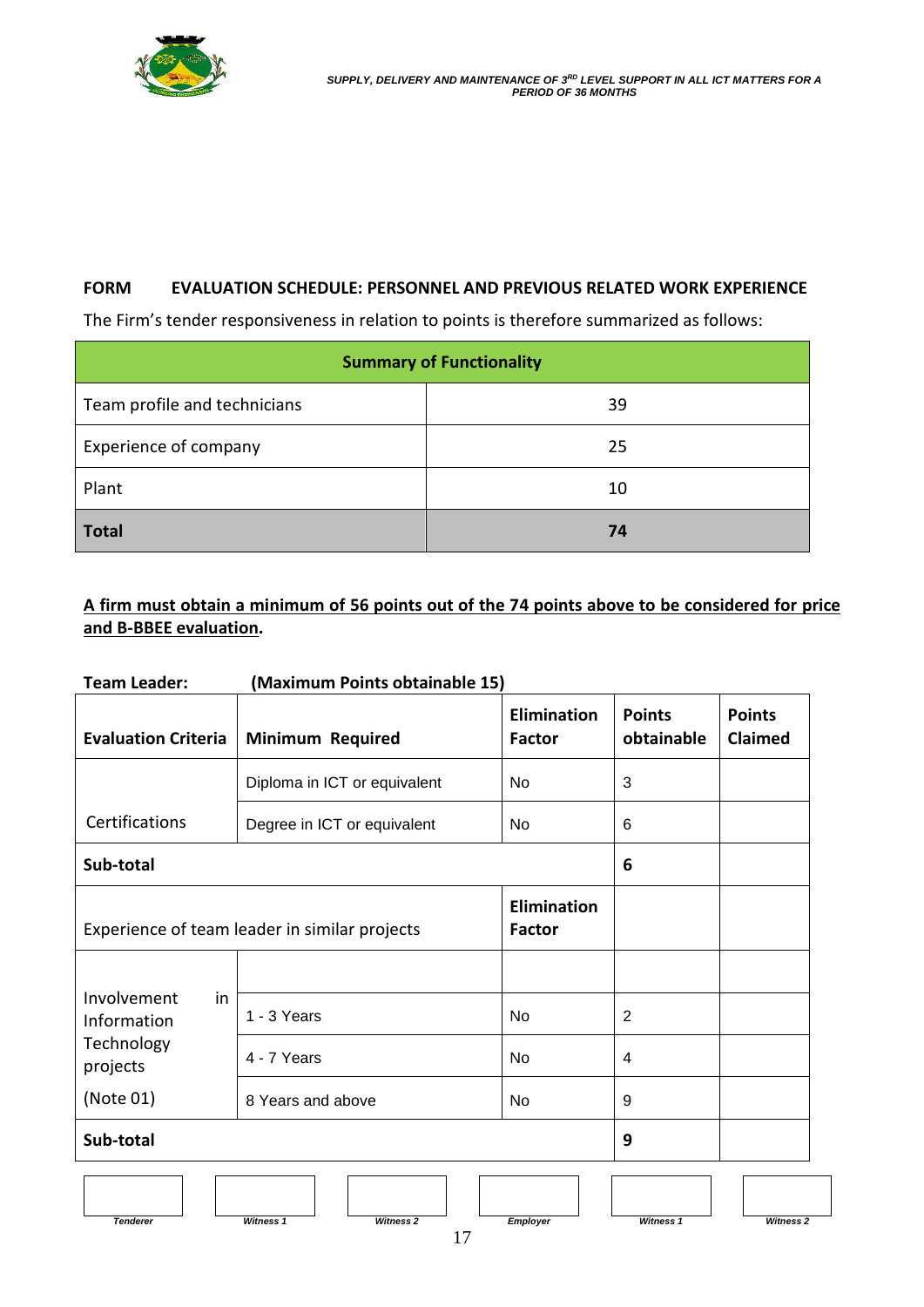

| <b>Takes</b><br>ᅩ<br><u>om</u> |
|--------------------------------|
|--------------------------------|

## **Technician 1 (Maximum points obtainable 12)**

| <b>Evaluation Criteria</b>                                                           | <b>Minimum Required</b>                            | <b>Elimination</b><br><b>Factor</b> | <b>Points</b><br>obtainable | <b>Points</b><br>Claimed |
|--------------------------------------------------------------------------------------|----------------------------------------------------|-------------------------------------|-----------------------------|--------------------------|
|                                                                                      | Cisco Certified network Associate or<br>Equivalent | <b>No</b>                           | 3                           |                          |
| Certifications                                                                       | Microsoft Certified System Engineer                | No                                  | 5                           |                          |
| Sub-total                                                                            |                                                    |                                     | 8                           |                          |
| <b>Elimination</b><br>Experience of team leader in similar projects<br><b>Factor</b> |                                                    |                                     |                             |                          |
| Involvement<br>in<br>Information                                                     |                                                    |                                     |                             |                          |
|                                                                                      | 1 - 2 Years                                        | <b>No</b>                           | $\overline{2}$              |                          |
| Technology<br>projects                                                               | 3 - 4 Years                                        | No                                  | 4                           |                          |
| (Note 01)                                                                            | 5 years and above                                  | <b>No</b>                           | 5                           |                          |
| Sub-total                                                                            |                                                    |                                     | 5                           |                          |
| <b>Total</b>                                                                         |                                                    |                                     | 12                          |                          |

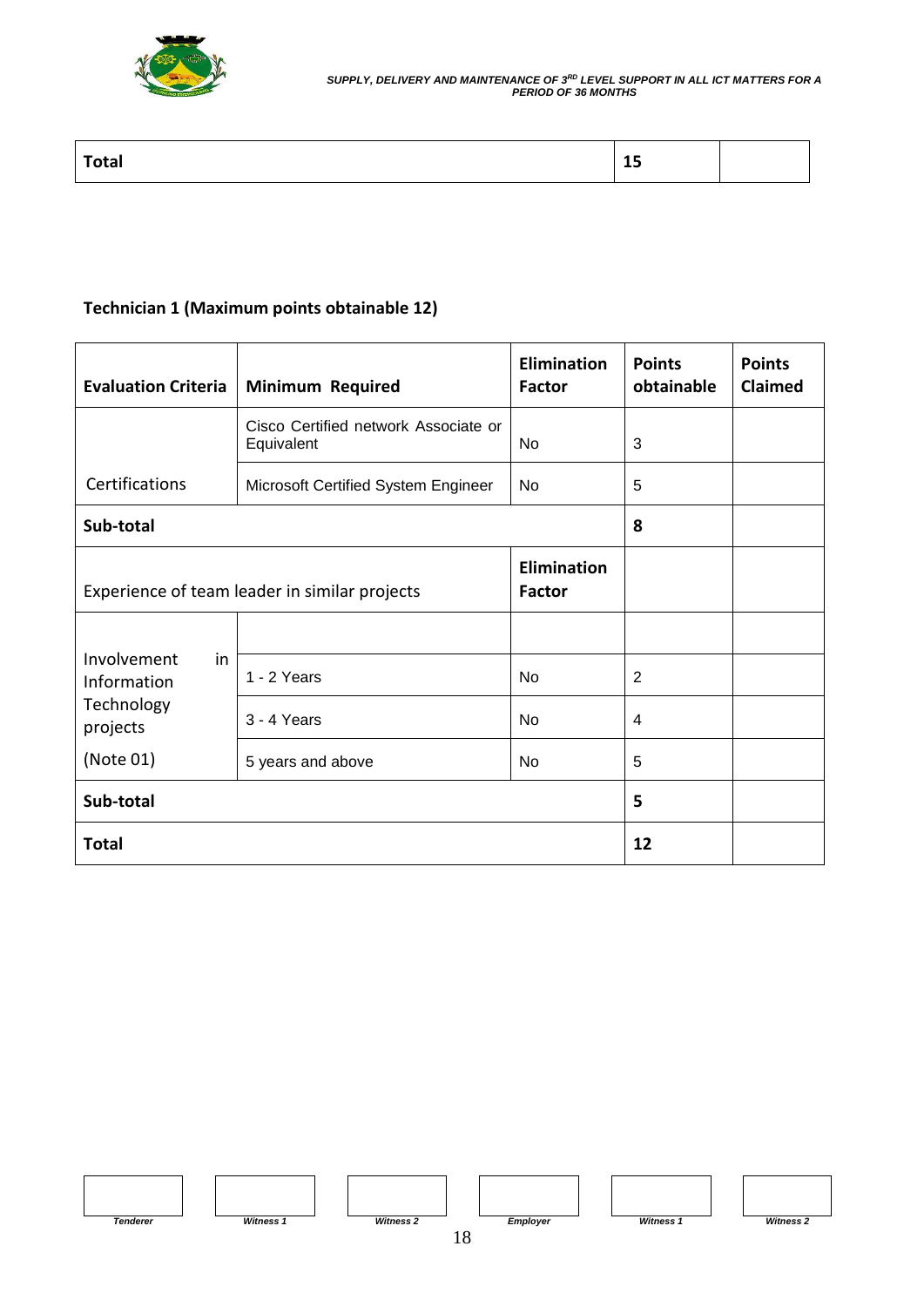

### **Technician 2 (Maximum points obtainable 12)**

| <b>Evaluation Criteria</b>                                                           | <b>Minimum Required</b>                           | <b>Elimination</b><br><b>Factor</b> | <b>Points</b><br>obtainable | <b>Points</b><br>Claimed |
|--------------------------------------------------------------------------------------|---------------------------------------------------|-------------------------------------|-----------------------------|--------------------------|
|                                                                                      | Cisco Certified Server Associate or<br>Equivalent | No                                  | 3                           |                          |
| Certifications                                                                       | Microsoft Certified System Engineer               | No                                  | 5                           |                          |
| Sub-total                                                                            |                                                   |                                     | 8                           |                          |
| <b>Elimination</b><br>Experience of team leader in similar projects<br><b>Factor</b> |                                                   |                                     |                             |                          |
|                                                                                      |                                                   |                                     |                             |                          |
| Involvement<br>in<br>Information<br>Technology<br>projects<br>(Note 01)              | 1 - 2 Years                                       | <b>No</b>                           | 2                           |                          |
|                                                                                      | 3 - 4 Years                                       | <b>No</b>                           | 4                           |                          |
|                                                                                      | 5 years and above                                 | <b>No</b>                           | 5                           |                          |
| Sub-total                                                                            |                                                   |                                     | 5                           |                          |
| <b>Total</b>                                                                         |                                                   |                                     | 12                          |                          |

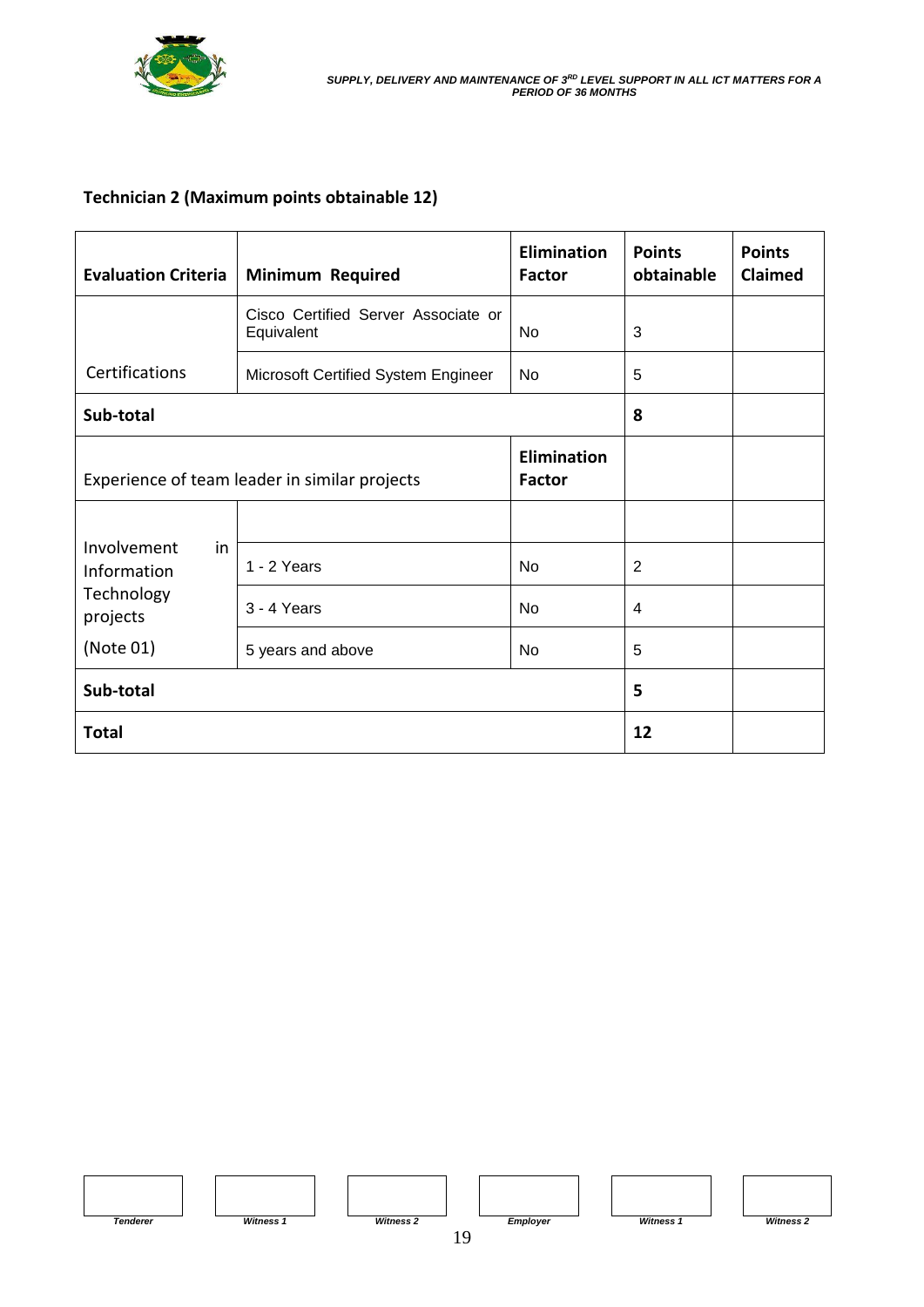

### **EXPERIENCE OF FIRM (Maximum points obtainable 25)**

| <b>Evaluation Criteria</b>                                             | <b>Evaluation Criteria</b>                                                   | <b>Elimination</b><br><b>Factor</b> | <b>Points</b><br>obtainable | <b>Points</b><br>Claimed |
|------------------------------------------------------------------------|------------------------------------------------------------------------------|-------------------------------------|-----------------------------|--------------------------|
|                                                                        | Appropriate OEM company<br>certification for desktop,<br>laptop and Printers | No.                                 | 5                           |                          |
|                                                                        | Appropriate OEM company<br>certification<br>for<br>Server<br>infrastructure  | No.                                 | 5                           |                          |
| Certification                                                          | Appropriate OEM company<br>certification for Network<br>infrastructure       | No.                                 | 5                           |                          |
| <b>Sub Total</b>                                                       |                                                                              |                                     | 15                          |                          |
| Company experience in                                                  | 2-3 Projects                                                                 | <b>No</b>                           | 5                           |                          |
| of<br>previous<br>terms<br>completed<br>projects<br>(similar projects) |                                                                              |                                     |                             |                          |
| (Note 02)                                                              | 4-5 Projects and Above                                                       | No.                                 | 10                          |                          |
| Sub-Total                                                              |                                                                              |                                     | 10                          |                          |
| <b>TOTAL</b>                                                           |                                                                              |                                     | 25                          |                          |

#### **PLANT**

| <b>Evaluation Criteria</b>                                     |                  | <b>Evaluation Criteria</b> | <b>Elimination</b><br><b>Factor</b> | <b>Points</b><br>obtainable | <b>Points</b><br>Claimed |  |
|----------------------------------------------------------------|------------------|----------------------------|-------------------------------------|-----------------------------|--------------------------|--|
| Company Assets (Resources<br>available for the project)        |                  | 1-2 vehicles               | <b>No</b>                           | 3                           |                          |  |
|                                                                |                  | 3 or more vehicles         | No                                  | 5                           |                          |  |
| Sub-total                                                      |                  |                            |                                     | 5                           |                          |  |
| Proof of ownership or rental<br>of office space in the form of |                  |                            | No                                  | 5                           |                          |  |
| <b>Tenderer</b>                                                | <b>Witness 1</b> | <b>Witness 2</b>           | <b>Employer</b>                     | <b>Witness 1</b>            | <b>Witness 2</b>         |  |
|                                                                |                  | $\bigcap$                  |                                     |                             |                          |  |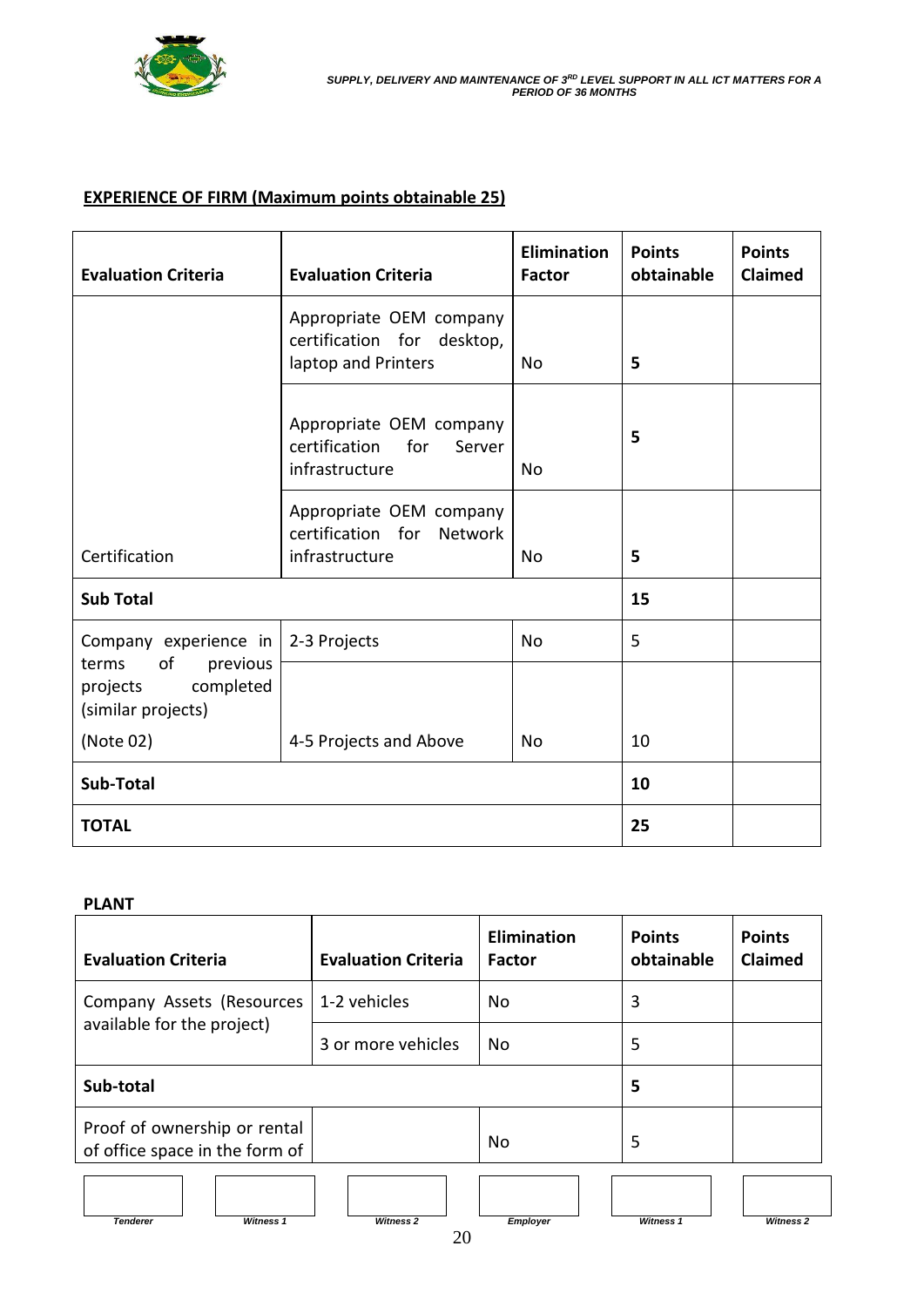

| municipal statement of<br>account/ lease agreement/<br>title deed |  |    |  |
|-------------------------------------------------------------------|--|----|--|
| Sub-Total                                                         |  | 10 |  |
| <b>TOTAL</b>                                                      |  | 10 |  |

#### **Note 01: Personnel Experience**

Proof of the above must be attached for the PSP to qualify for the points claimed.

Experience of the key staff (assigned personnel) in relation to the scope of work will be evaluated from three different points of view:

- i) General experience (total duration of professional activity), level of education and training and positions held of each key staff member / expert member.
- ii) The education, training and experience of the key staff member / experts, in the specific sector, field, subject, etc. which is directly linked to the scope of work.
- iii) The key staff members' / experts' knowledge of issues which the tenderer considers pertinent to the project e.g. local conditions, affected communities, legislation, techniques etc.

A CV of each key staff member of not more than 2 pages should be attached to this schedule. The CV should be structured under the following headings:

- 1. Personal particulars
	- Name
	- date and place of birth
	- place (s) of tertiary education and dates associated therewith
	- professional awards

Proof of the above must be attached for the PSP to qualify for the points claimed.

The experience of the tenderer as opposed to the key staff members / experts in similar projects or similar areas and conditions in relation to the scope of work will be evaluated.

Tenderers should very briefly describe their experience in this regard and attach this to this schedule. The description should be put in tabular form with the following headings: